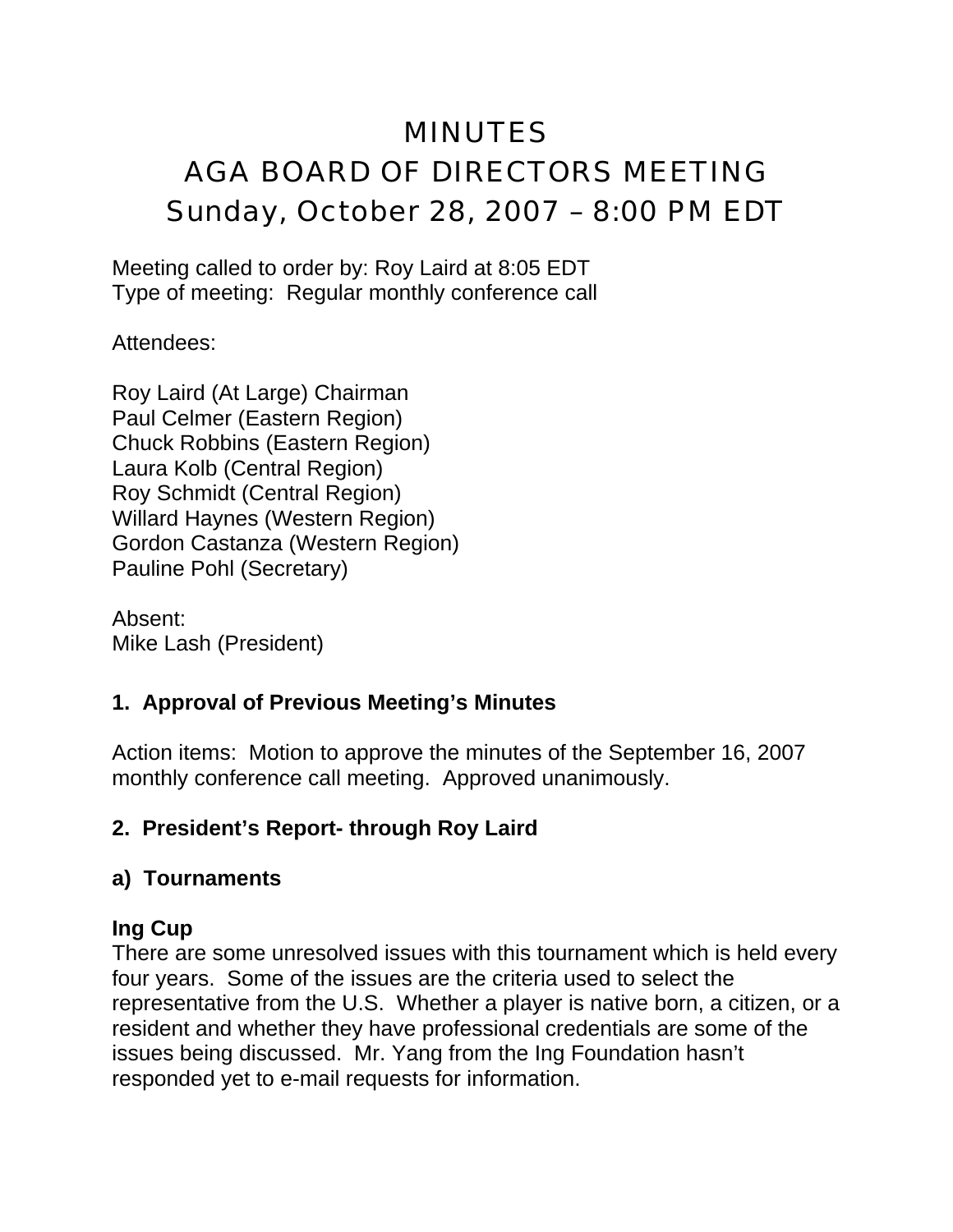#### **Ing School Team Tournament**

The American Go Honor Society has agreed to run this event under AGA auspices. Lash is reviewing a contract proposed by AGHS officials spelling out the details.

# **OZA**

Keith Arnold will manage the east coast event (Baltimore) and Andy Okun has been working on the west coast (Los Angeles) site. Roy Laird, who coordinated the previous three Ozas and ran the East Coiast events in New York in 2001, 2004 and 2006, is providing assistance and guidance to Keith and Andy There will be advertisements in "Sushi and Saki" magazine which is handed out in Japanese restaurants in Los Angeles and Baltimore. The Nihon Ki'in is sponsoring the tournament with \$50,000 through the Toyota Denzo Corporation. The tournaments will be held on January 19-20, 2008. The east coast tournament will be held at the Holiday Inn near the Baltimore Washington Airport, and the west coast tournament will be held on the campus of UCLA at the Bradley Center.

# **Youth Go Championship**

This tournament will be run by Nicole Casanta again this year.

# **World Mind Sports Games**

Thomas Hsiang had a meeting with the International Go Federation Board of Directors in Korea talking about the World Mind Sports Games, which will take place in Beijing, China October 3-18, 2008. Representatives from up to 150 countries are expected. The Chinese government has committed a high level of support to this event, including room and board for all players. The organizers would like us to send a 15 to 20 member team. They don't want Bridge and Chess to overwhelm the go events.

The American Go Foundation (AGF) Board of Directors met on October 21 and agreed to establish a fund to send a US team of up to twenty top players to compete in the World Mind Sports Games that will be held in Beijing following the Olympics in 2008. Laird said he and Lash agree that the AGA should allocate up to \$15,000 to send up to ten players even if the fundraising efforts fall short. They are thinking of setting a goal of possibly \$40,000 to send a team of 20-25 players and guest officials to Beijing for the event.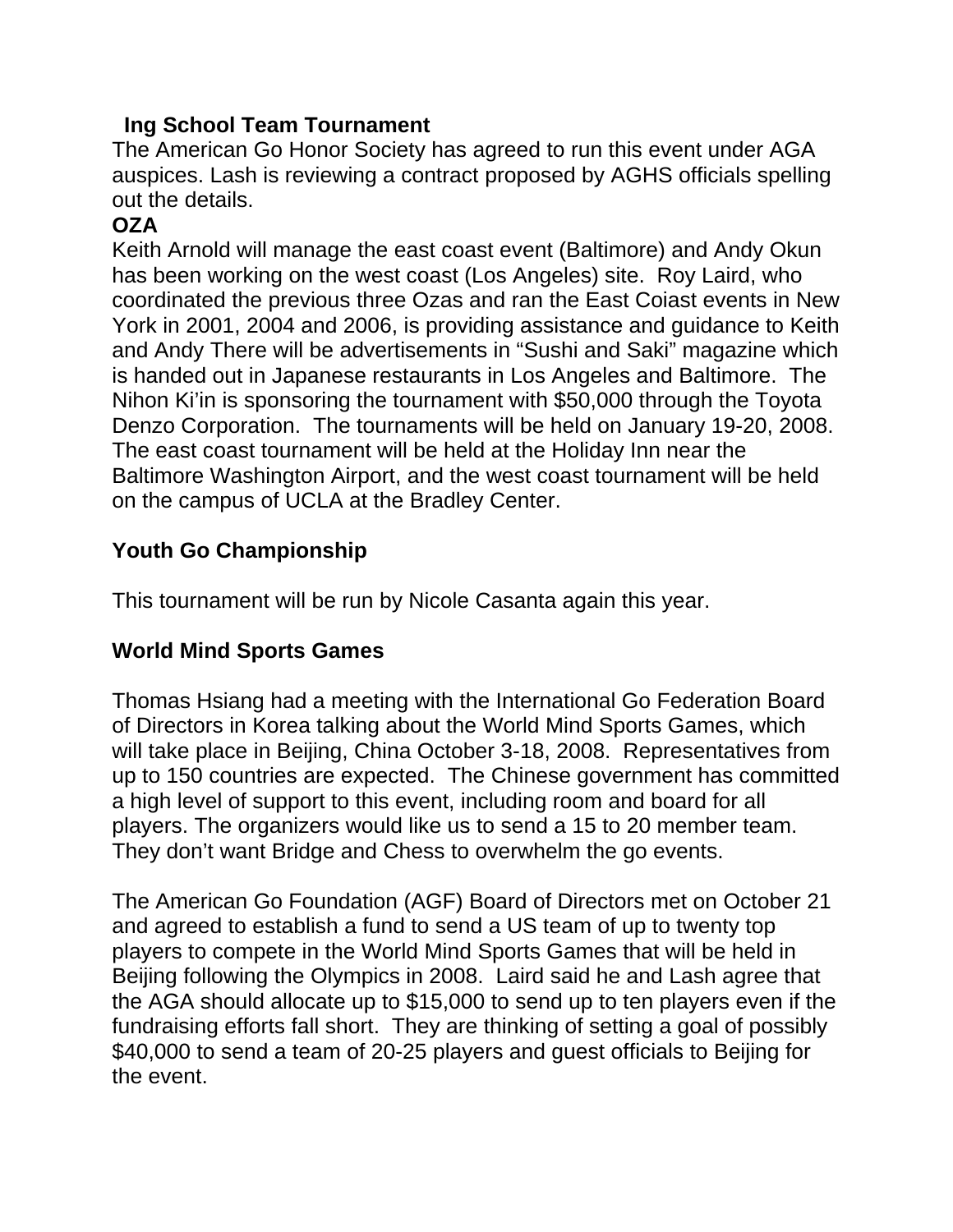Willard Haynes asked what selection criteria would be used to choose representatives for the U.S. team. Laird said those details are still being worked out. Gordon Castanza said he is against using AGA funds to send American players, because he does not believe sponsoring players is consistent with the AGA bylaws. He thinks competitors should either get their own sponsorship or raise money themselves to pay their own way. Olympic athletes have to get their own sponsors – "even Lance Armstrong had to get the Post Office" - and this should work the same way.

Paul Celmer said he thinks the AGA would get some promotional benefit on the world stage by being represented in a prestigious international event.

Chuck Robbins said that if sponsoring athletes jeopardizes the AGA's 504C status, he would be against doing it.

Roy Laird asked if anyone knew whether the tax status of the AGA would be jeopardized by this sort of activity, and said if it would then it would be out of the question.

Laird said they are still looking at the selection process and what qualifications are required. The International Go Federation has recently adopted an anti-doping policy which will be in effect at the tournament. Willard Haynes noted that any announcements about the tournament should include details of the new policy.

# **b) Web Site Upgrade**

Laird reported that a committee is moving toward selection of a vendor to host the upgraded site. The project leader, Mark Rubenstein, has conducted excellent online research and contacted several companies that may be able to deliver to us nearly off the shelf products that serve membership associations with databases, content management, online shopping, etc. The committee is looking at a company called Internet4Associations.com. The program can add a lot of new capabilities to the current web site and allow us to handle membership services much more efficiently. Chris Kirschner, Sam Zimmerman, and Chris Garlock will look at the product to make sure there are no "show stoppers". The expected cost is \$3000 per year plus \$95 per month maintenance fee with this company. This is close to the current budgeted amount.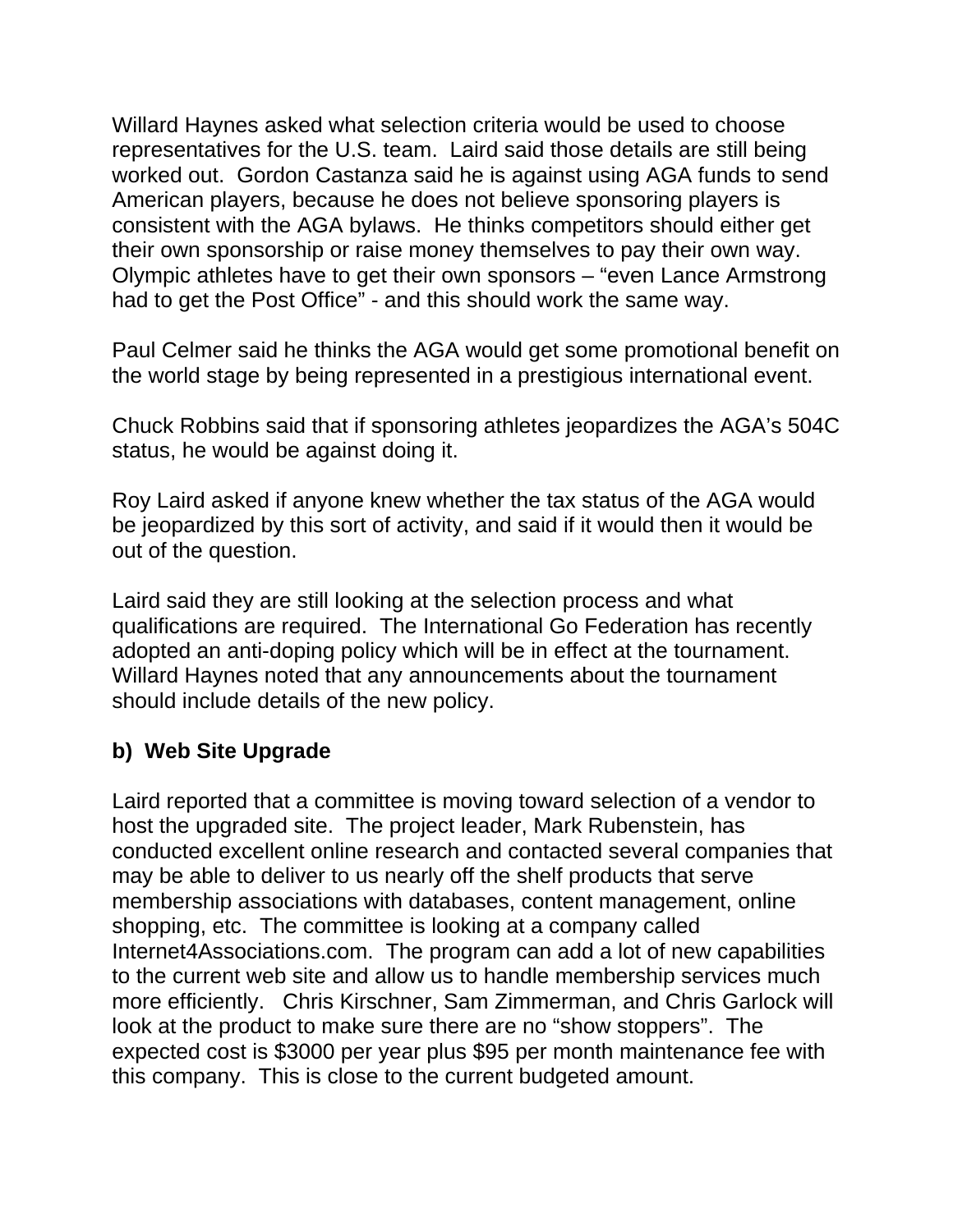## **c) Equipment for Teachers**

Laird reported that the AGF is considering purchasing 2000 go sets to distribute to teachers across the country. The promised shipment of 400 sets from the "World of Weichi" magazine may be added to that group if they do arrive here.

## **3. Resolution to establish a merchant account for the 2008 Congress**

Laird said that the organizers of the 2008 Go Congress would like the board to pass a resolution to establish a merchant account so the organizers will be able to accept credit card payments. Laird reported that Chris Kirchner had been unhappy with the fine print in Authorize.net's merchant account agreement, and said that he is worried about some of the fine print in the Costco contract. Paul Celmer said he thinks the board should support the local organizers and assume that they have researched their options and have chosen a reasonable deal.

Celmer made a motion to have the AGA co-sign a merchant agreement along with the Congress organizers with Costco. Laura Kolb seconded the motion.

Willard Haynes suggested a friendly amendment to authorize Mike Lash to review the agreement in detail and to sign it if he thinks it's appropriate. The Board voted on the amended motion. The motion passed with all cast votes in favor with one abstention. (Robbins)

This motion was subsequently amended as follows:

AGA president Michael Lash is hereby authorized to:

A) execute of behalf of the AGA a Merchant application and any agreements or other necessary documents including any amendments; B) execute any document requested from time to time to be executed in furtherance of the Merchant Application or relationship resulting therefrom; C) perform all acts that may be necessary to carry out the intent of the Merchant Application and this Corporate resolution.

2. Resolved, that the Merchant Application and the resulting relationship is ratified and approved;

3. Resolved, that all entities receiving this Merchant Application are authorized to rely upon the Corporate resolution until Advised in writing by